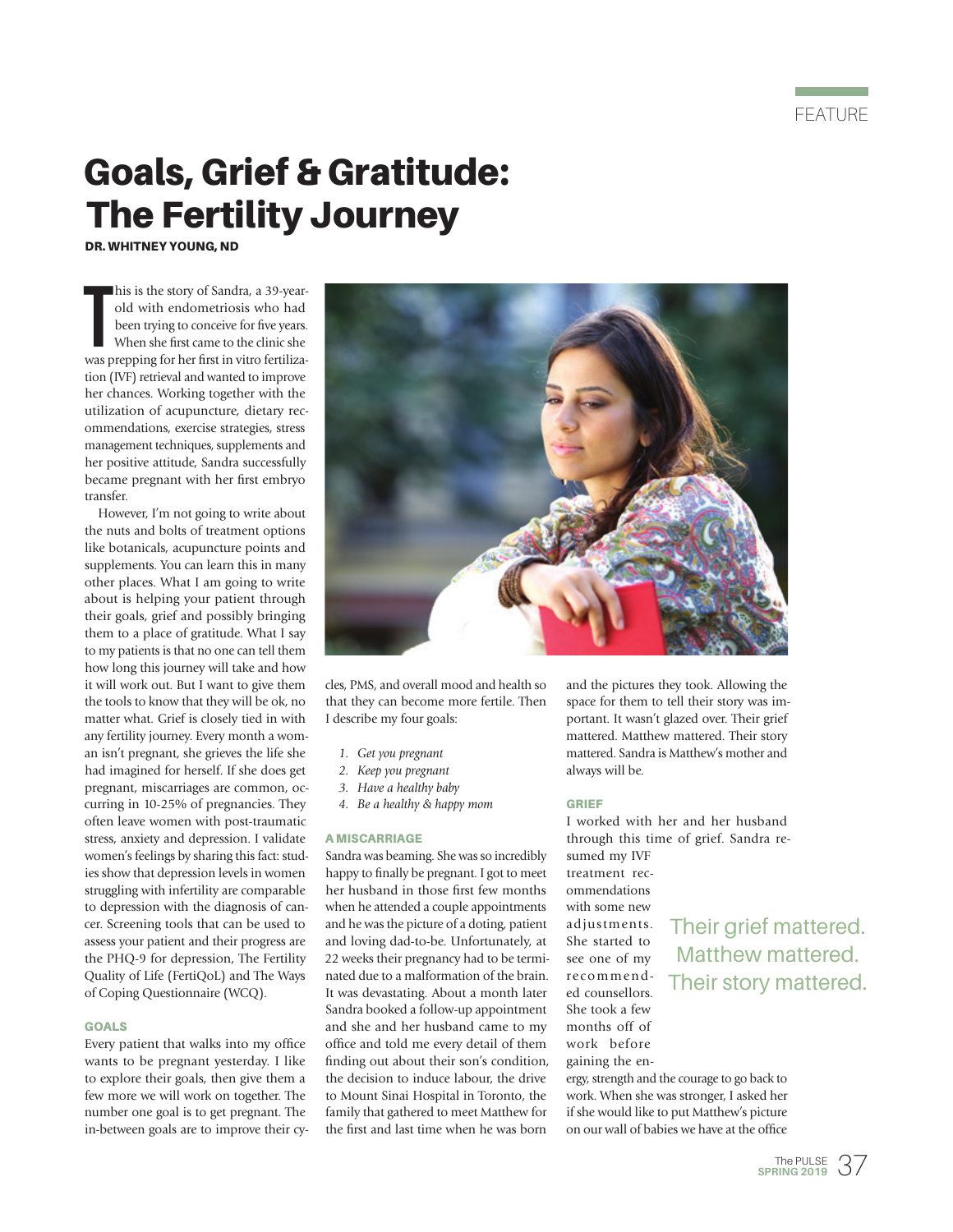of all the babies we've helped come into this world. She was honoured and said she would when she was emotionally ready.

Grief is like a fog. You can't eat, you can't think, you can't function like you did before. It's exhausting. Our patients need to take the time they need to recover at their own pace. For those of us who haven't experienced profound grief like losing a child, a spouse or someone close to us, it can be hard to understand the experience. Miscarriages are still not talked about very often. If I discover a woman has a history of a miscarriage, then I pause there during her intake appointment to acknowledge it, and talk about it. From my experience, most women sweep it under the rug and soldier on without really dealing with their feelings. Offering options to your patients for grieving can give them permission to feel the feelings and do something with them.

## **Miscarriage Grief Rituals for Patients**

Have a memorial service with close friends and family, or a solo walk in the woods

Create art: draw, paint, play with clay, or make music

Light a candle in remembrance

Say a prayer or poem

Buy a piece of art, sculpture, or memento to represent the baby and your never-ending connection to them. Hang it in your home as a symbol of remembrance.

Plant flowers or a tree, indoors or outdoors

Pregnancy loss jewelry is a beautiful way to honour the loss of your baby

Write a poem or letter to your baby

#### **GRATITUDE**

Finding gratitude after grief can be impossible for many. Gently guiding your patient through stress-reduction techniques can help to lessen their emotional burden. Mindfulness is like a buffet. Your patient should try a bit of everything before settling on the dish they like most. You can teach them some of these techniques in-office during their fertility acupuncture treatments.

Relaxation techniques have been shown to significantly reduce anxiety scores in women undergoing infertility treatment. Mindfulness is commonly used and is a great tool to teach your patients. A study of first-time IVF patients found that women who used this intervention had a significant increase in mindfulness, compassion, meaning-based coping strategies and had

higher pregnancy rates! Women are desperate to know what will improve their chances of taking home a baby. Sharing these facts with them may help motivate them to try mindfulness practices. Sandra came weekly for acupuncture and brought her own guided imagery meditations to listen to during her treatments. She also used it during her IVF treatments.

Expressive writing or journaling by both male and female infertility patients has been shown to decrease depressive symptoms. Giving your patients cues or guidance on what to write can be helpful for them. We provide a couple exercises such as the "Choose Your Own Adventure" one where we have couples write out their fertility journey so far and then write out different endings to it. Other endings may include having a healthy baby naturally, IVF baby, adoption, being an amazing aunt, travelling the world, using an egg donor, foster parenting, etc.

PRCI (The Positive Reappraisal Coping Intervention) was designed to meet the unmet needs of patients during waiting periods. The two-week wait every month can be a very stressful time. PRCI did not significantly reduce anxiety or depression, but women had significantly more positive emotions during the waiting period. This is a cost-effective and simple tool we can give our patients to read at home twice a day and reflect on how it applies to them.

# **Stress Reduction Resources for Patients**

Conquering Infertility by Dr. Lisa Doran, ND, R.Ac

Local peer support groups

Guided imagery for fertility such as the Circle & Bloom series or Belleruth Naparstek's Guided Meditations to Help with Fertility

Online support groups can be very helpful at every stage

Local ND-recommended counsellors

Progressive Muscle Relaxation

Expressive writing or journaling

Hatha Yoga

Meditation

Group programs offering CBT and a variety of relaxation techniques

Positive Reappraisal Coping Intervention (PRCI)